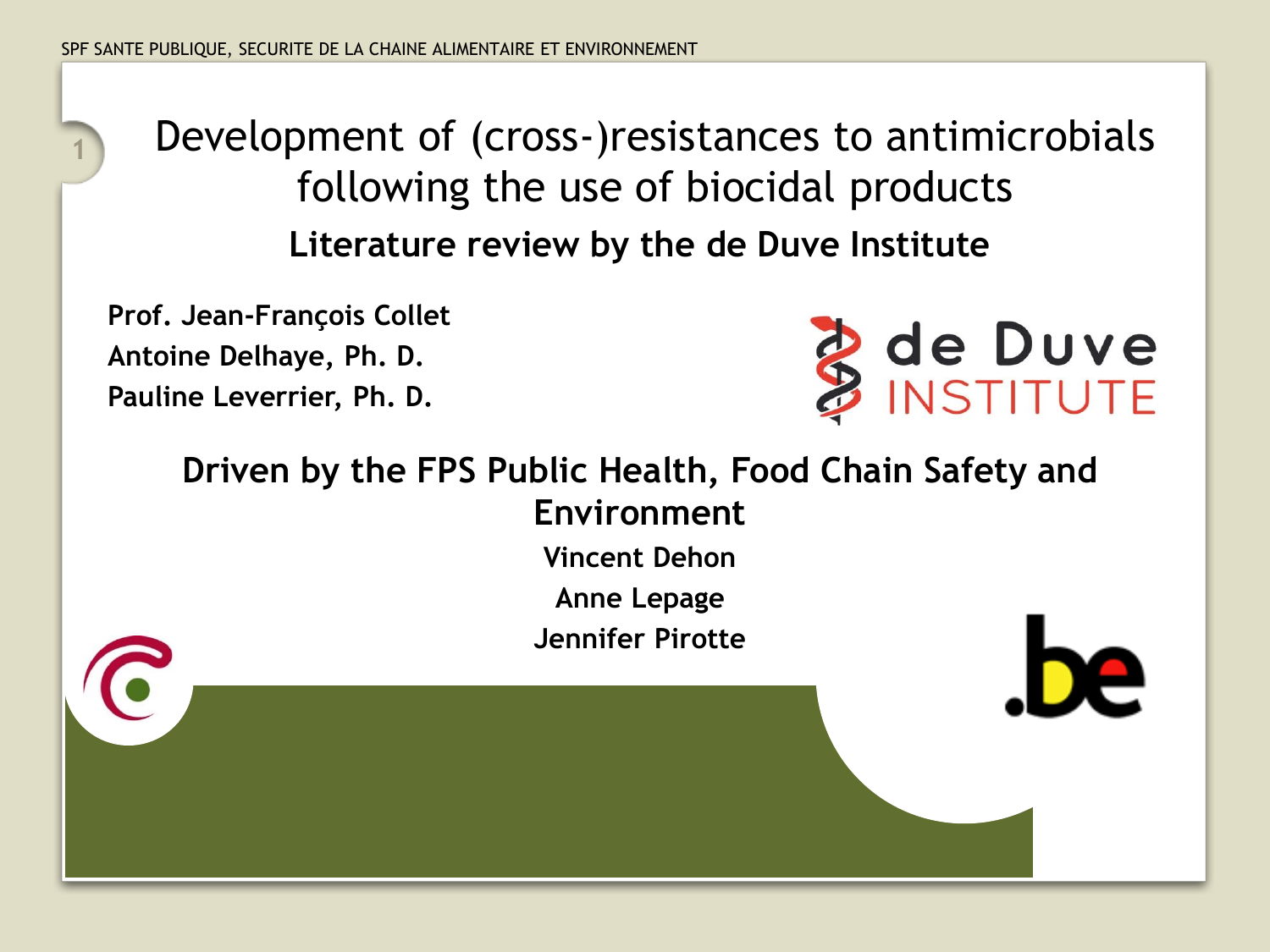#### Aims of the study **2**

- Literature review relating to the resistance of microorganisms to biocidal products (health-care sector)
	- PT1: Human hygiene
	- PT2: Disinfectants and algaecides not intended for direct application to humans or animals
- Active substances in the study: alcohols, aldehyde-based compounds, hydrogen peroxide, peracetic acid, chlorhexidine, quaternary ammonium compounds, chlorine releasing compounds and weak organic acids
- + Triclosan: not approved as biocidal a.s. in the EU
- Focus on bacteria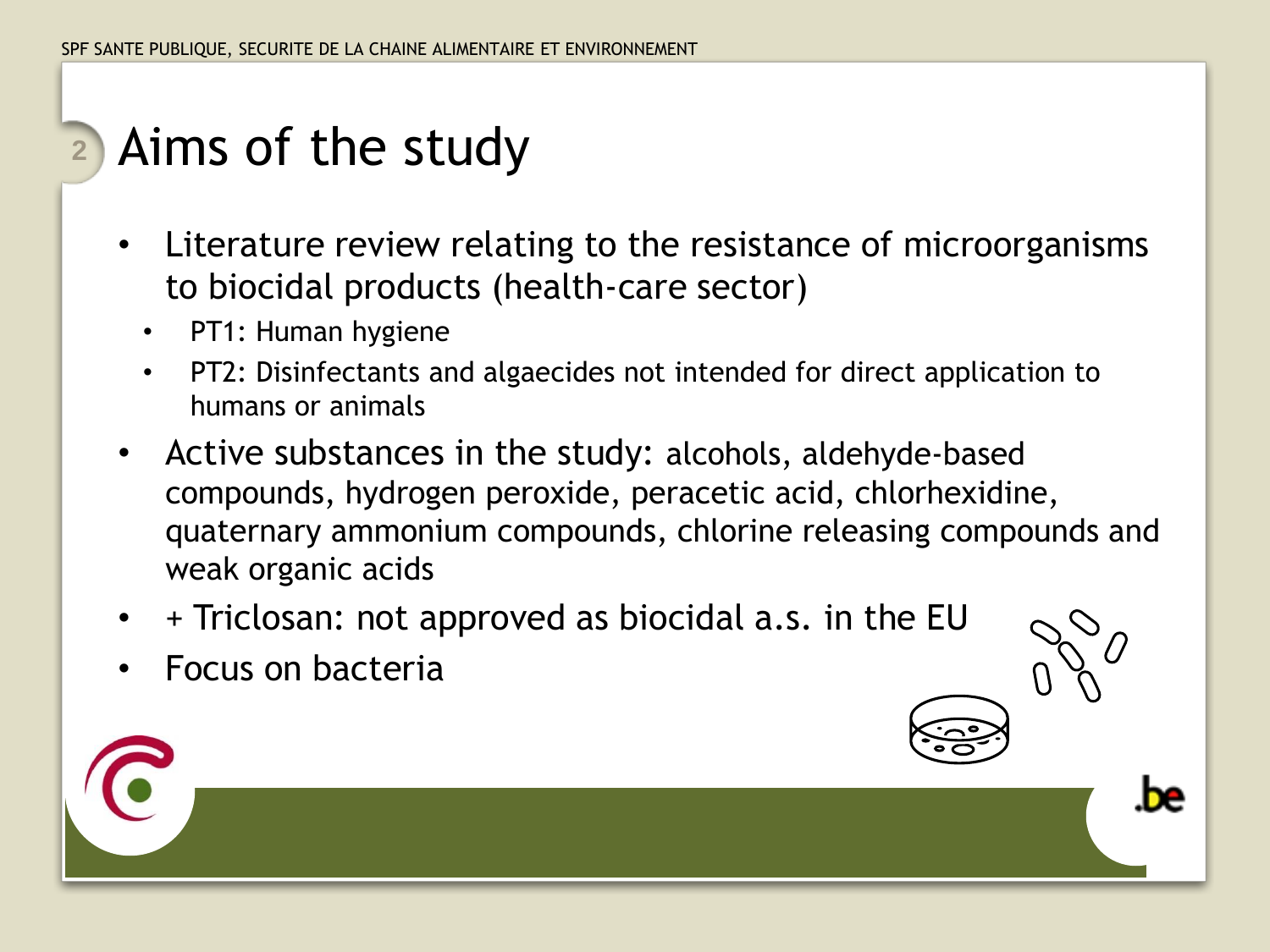#### Background of the study **3**

- Belgian National Action Plan to fight AMR:
	- Human health pillar
	- Animal health pillar
	- **Environment pillar**
- = Intersectoral and multidisciplinary approach





be

- ~33,000 deaths per year
- $£1.5$  billion in health costs and productivity loss per year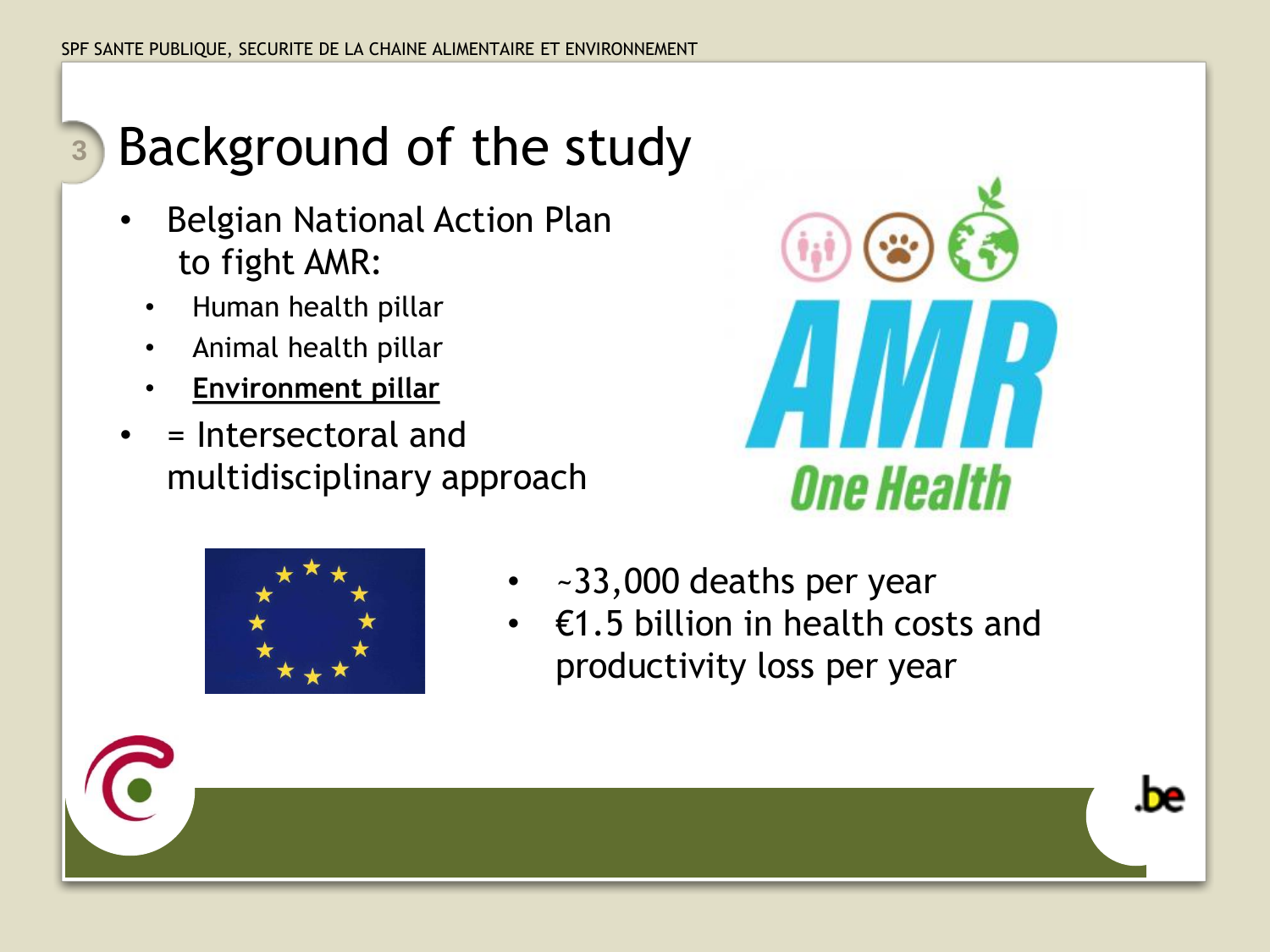- The role of biocides in the emergence of resistance to antimicrobials is confirmed in a large number of studies
- The importance of this role depends on:
	- **the type of biocidal product used**
	- **the affected microorganism**
	- **the conditions in which the biocidal product was used (method, setting)**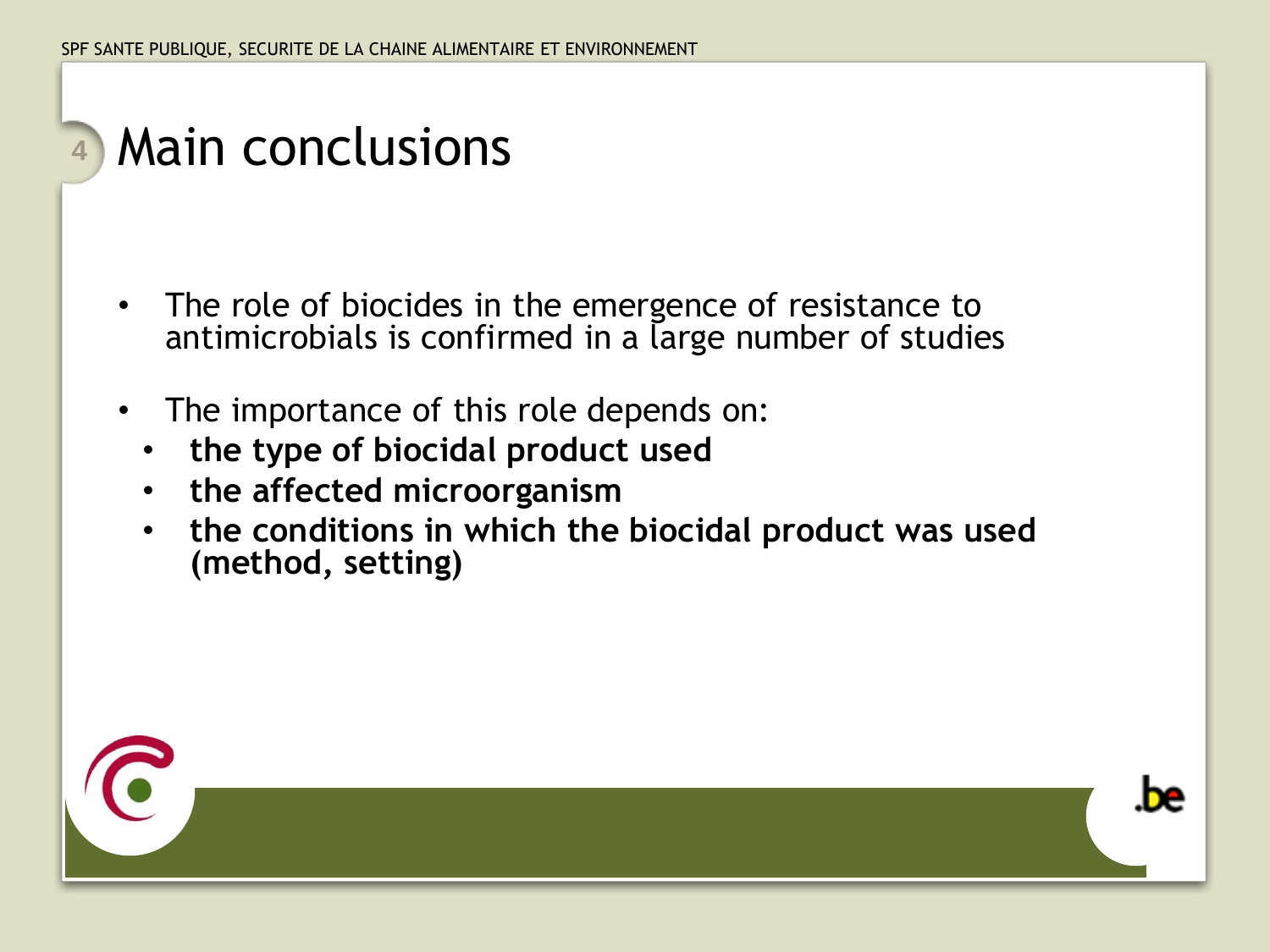- The role of biocides in the emergence of resistance to antimicrobials is confirmed in a large number of studies
- The importance of this role depends on:
	- **the type of biocidal product used**
	- **the affected microorganism**
	- **the conditions in which the biocidal product was used (method, setting)**



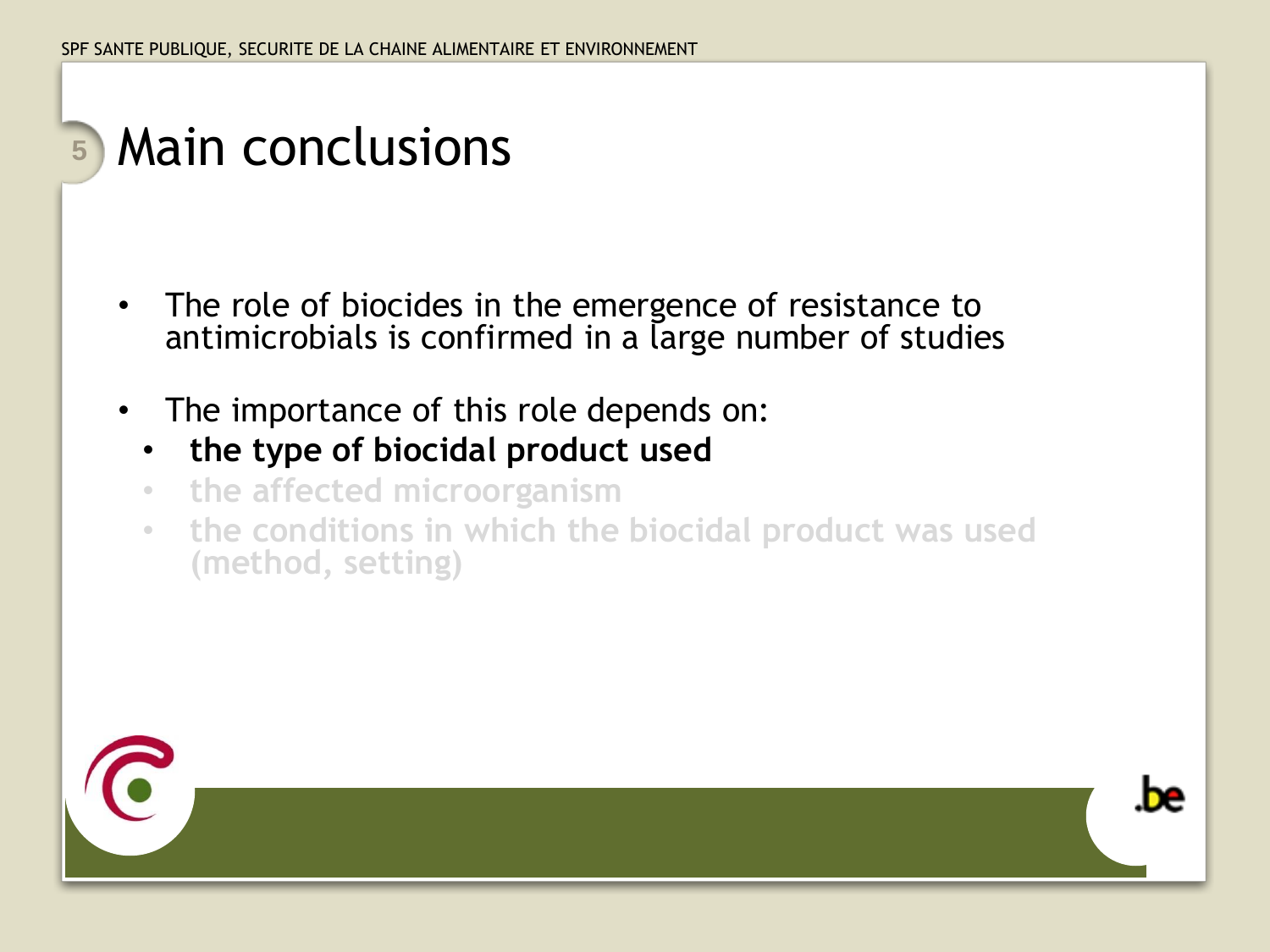**Likely**

**Unlikely**

**Highly unlikely**

**Highly likely**

### **Triclosan**

**Chlorhexidine, quaternary ammonium compounds**

**Reactive chlorine species, aldehyde-based compounds**

**Alcohols, hydrogen peroxide, peracetic acid and weak organic acids**

.be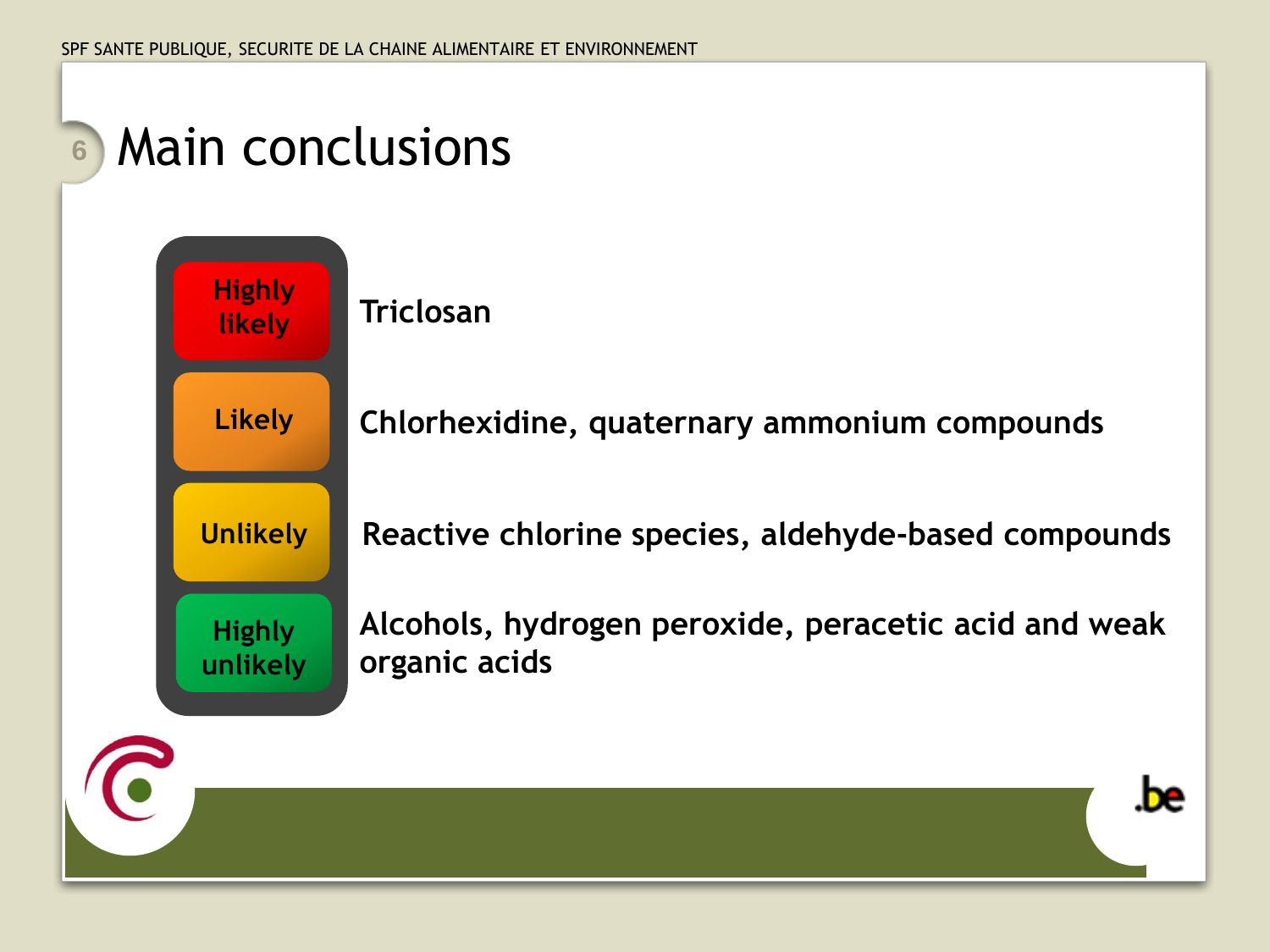- The role of biocides in the emergence of resistance to antimicrobials is confirmed in a large number of studies
- The importance of this role depends on:
	- **the type of biocidal product used**
	- **the affected microorganism**
	- **the conditions in which the biocidal product was used (method, setting)**



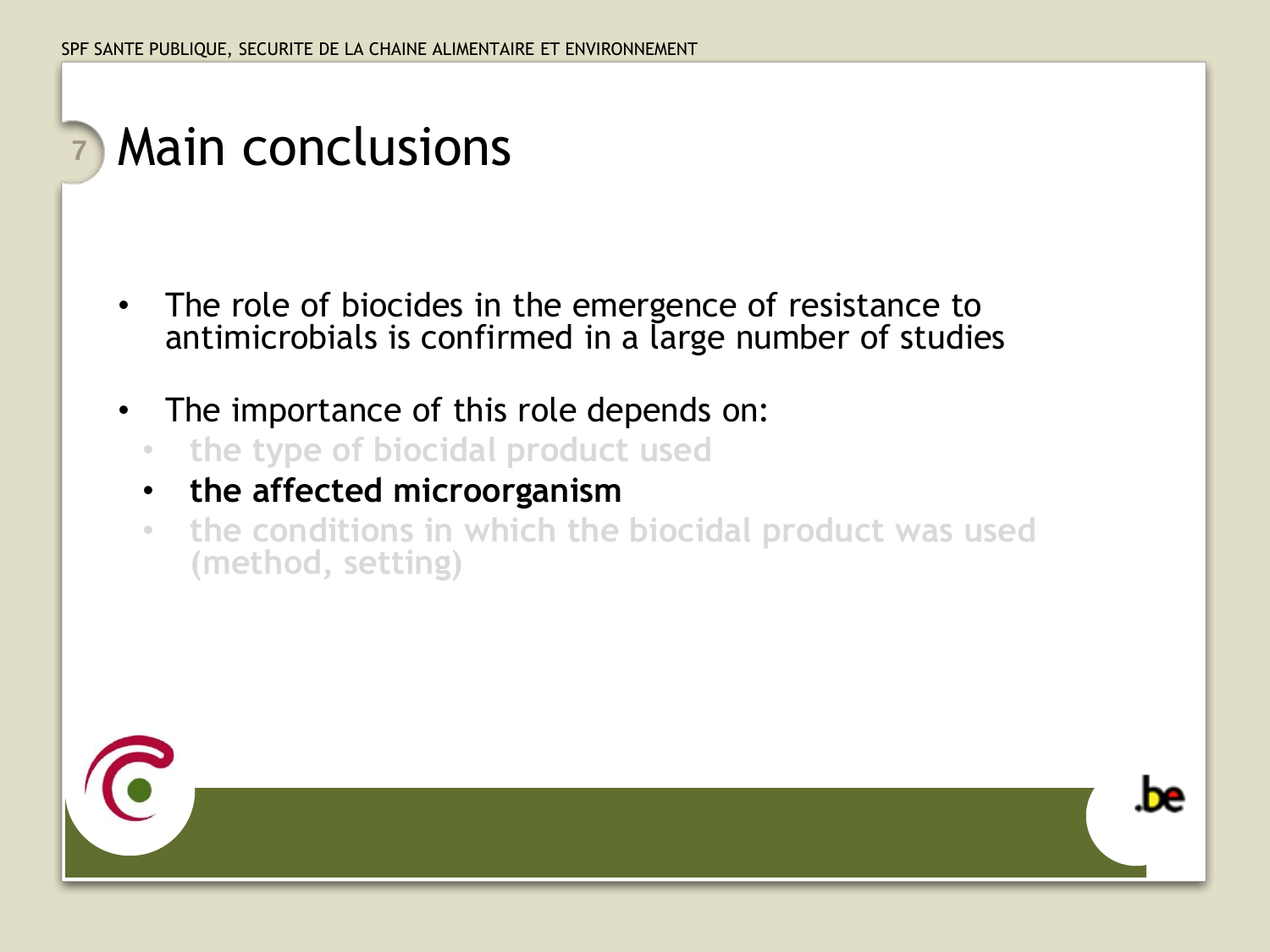$\triangleright$  In general, Gram-negative bacteria seem to have a higher propensity to develop resistance than other microorganisms.



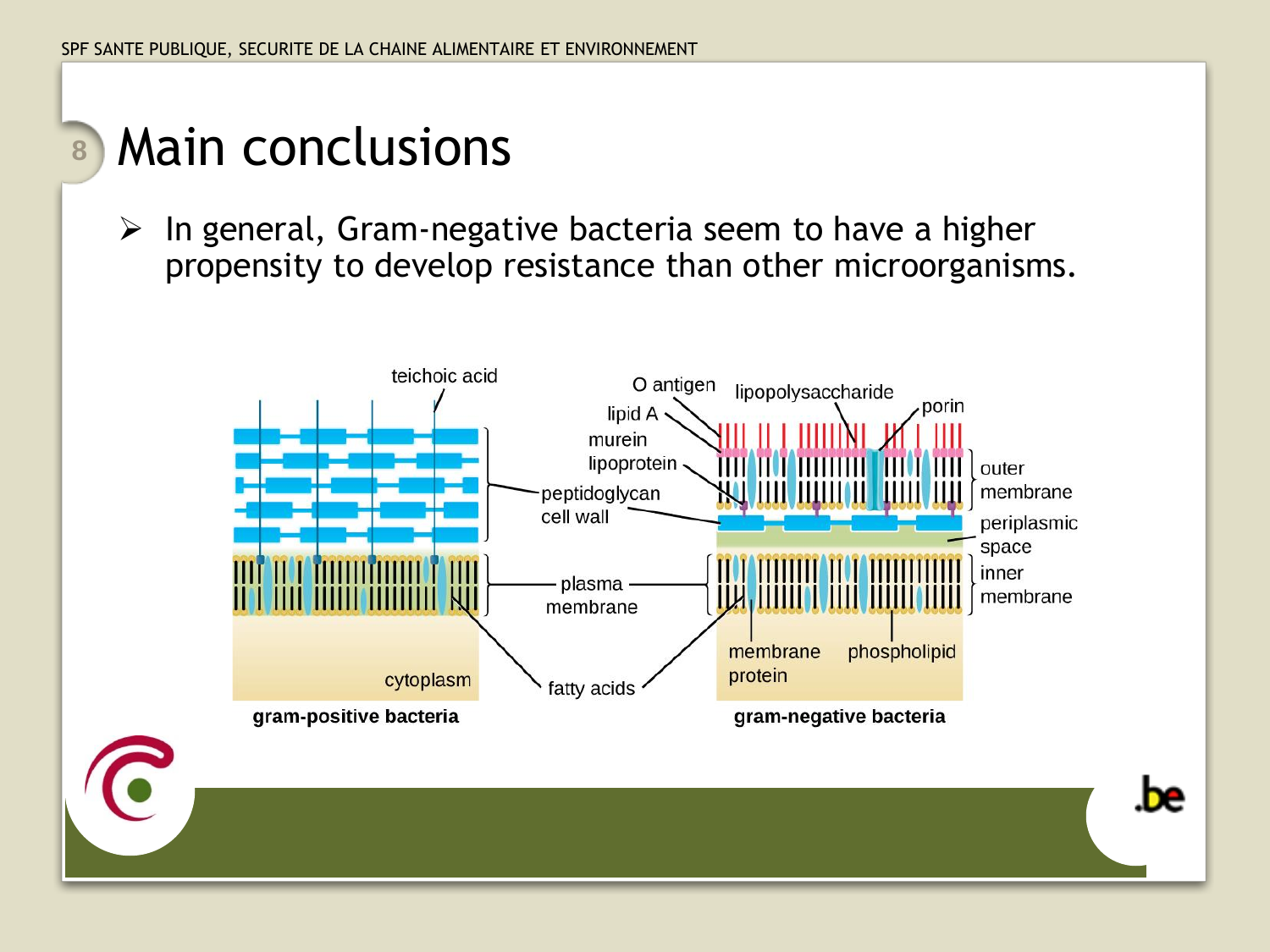- The role of biocides in the emergence of resistance to antimicrobials is confirmed in a large number of studies
- The importance of this role depends on:
	- **the type of biocidal product used**
	- **the affected microorganism**
	- **the conditions in which the biocidal product was used (method, setting)**



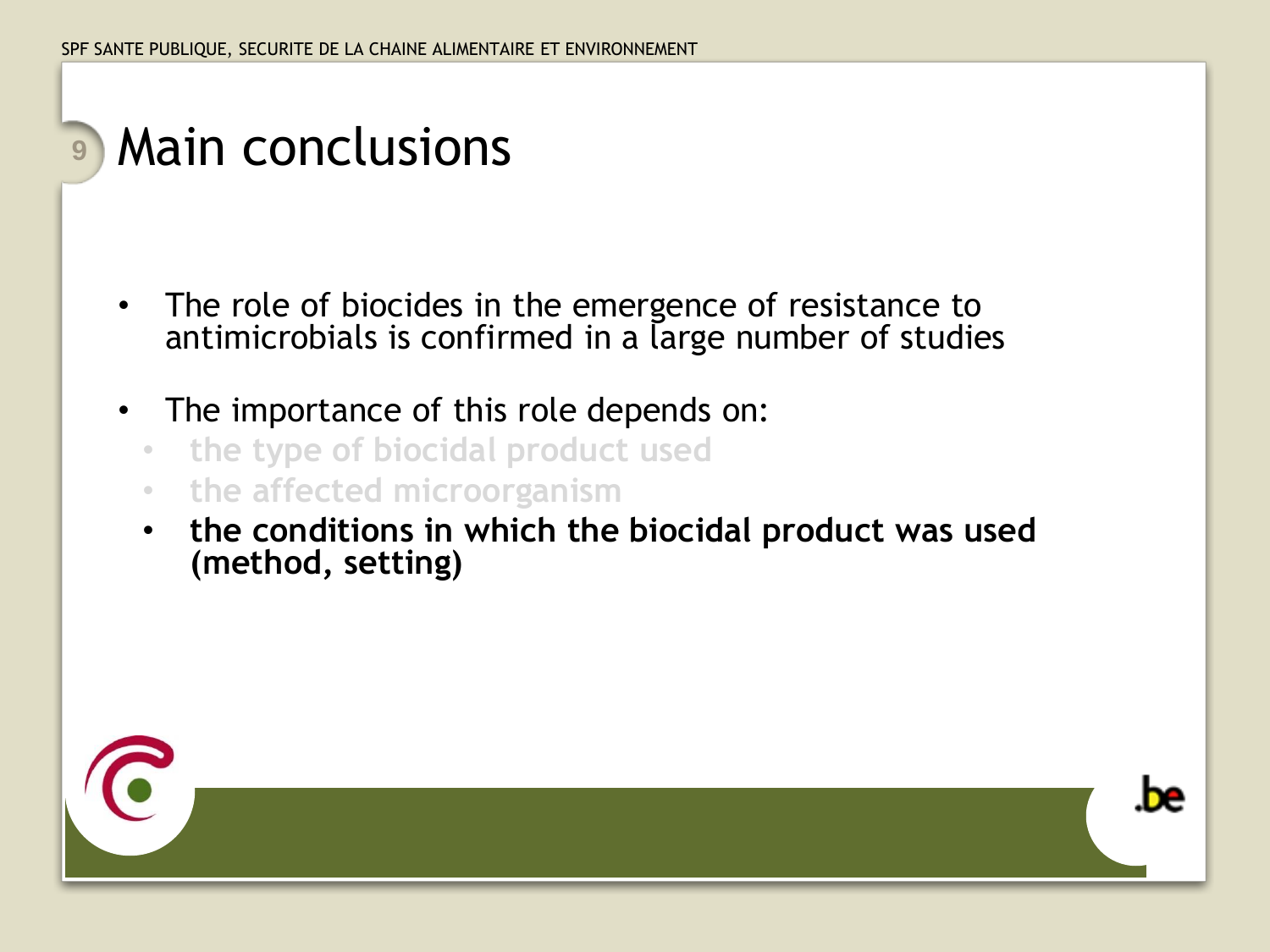**What are the problematic practices?**



 $\cdot$  Use of an insufficient dose



**EX** Failure to observe the required contact time



• Contamination of stock solutions



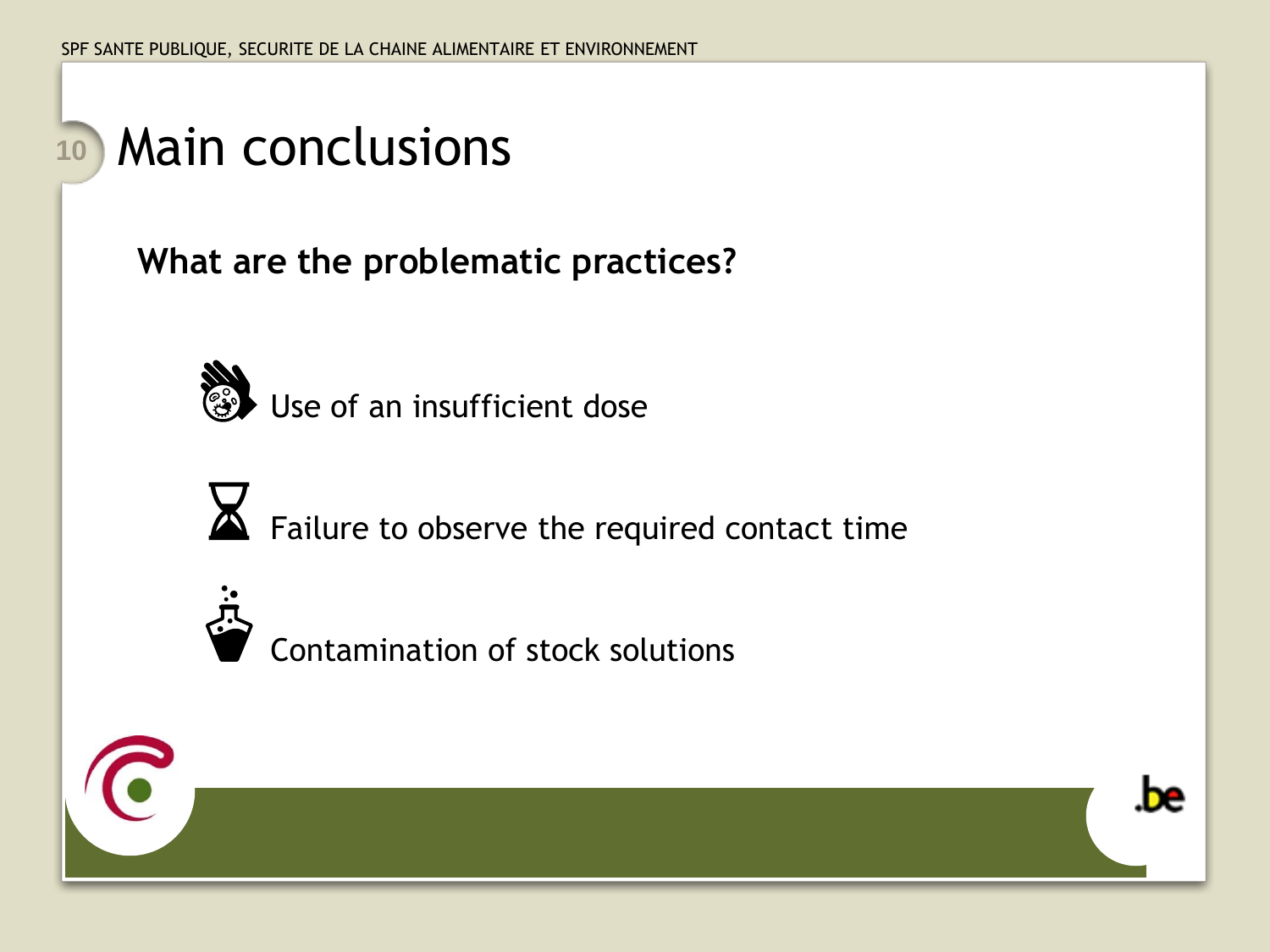#### Recommendations of the authors **11**

- Establishing **good practices** regarding the use of substances in concertation with the health sector and the manufacturer of the biocidal product.
- Raising the general public's and health sector workers' **awareness** of resistance and cross-resistance related to the use of biocidal products.
- Using **bioindicators** that are not more susceptible than clinically relevant strains **to assess the efficiency** of disinfection.
- **Targeting biocidal products at high risk** of developing **resistance**, such as chlorhexidine and QACs.
- **Monitoring the emergence** of resistance and cross-resistance on a national/European level in all areas of biocide use.

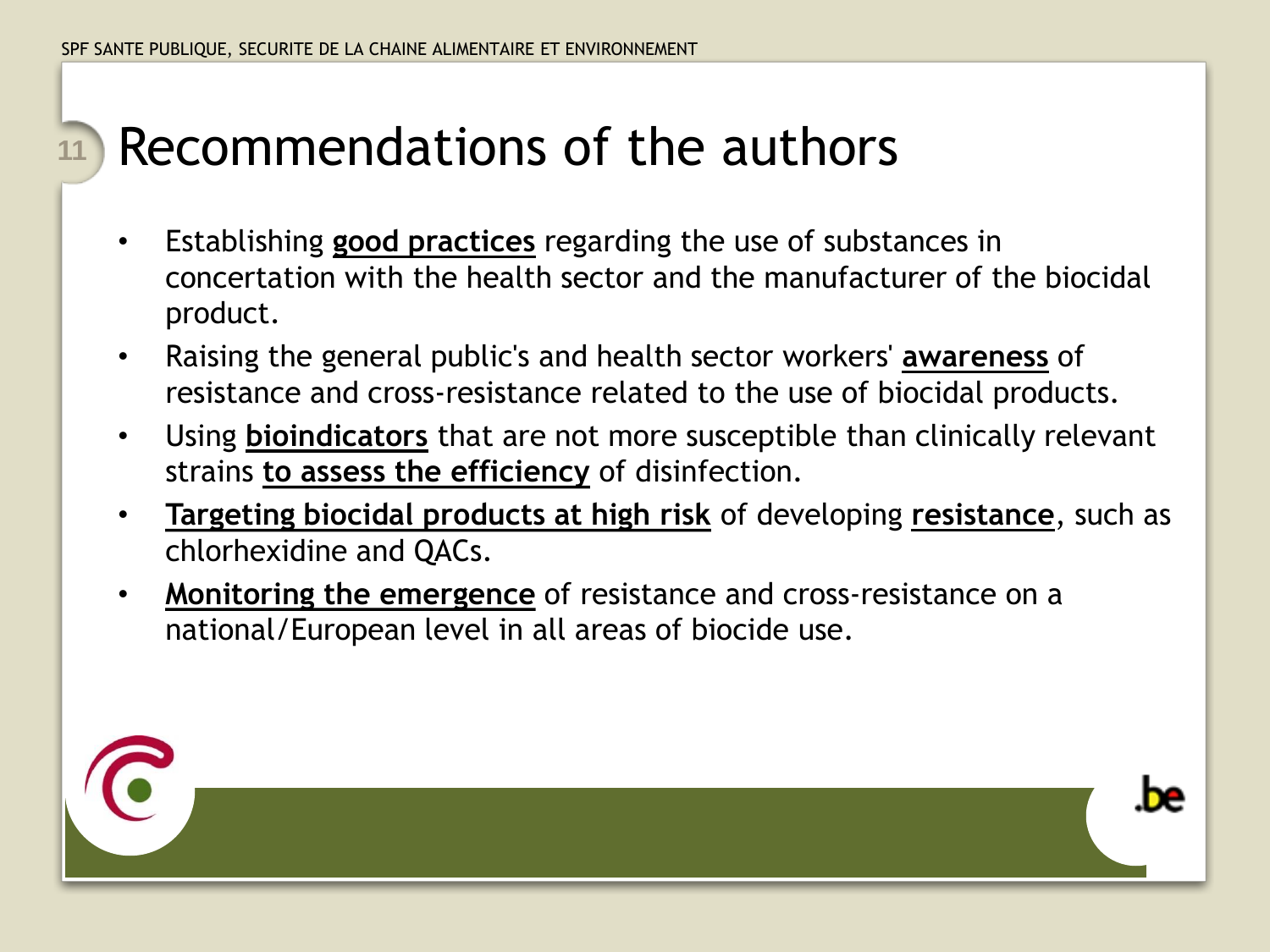## **<sup>12</sup>** Resistance assessment guidance

A new European guidance includes the following for any active substance or product dossier (including renewals) :



\*\* Resistance management strategies should be included in the summary of product characteristics

be.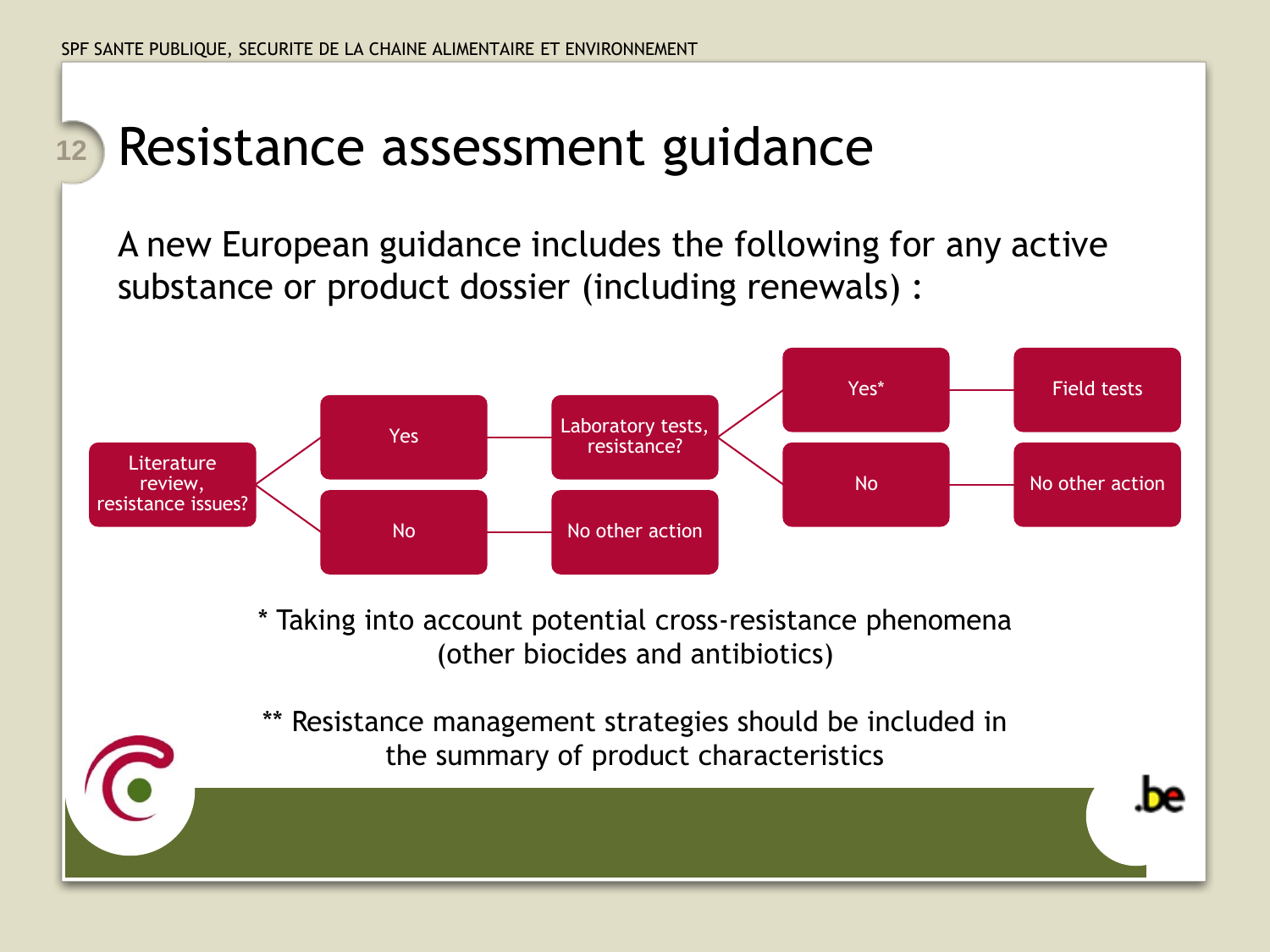- 1. Communication campaign: **General public**
	- ✓ *Publication of the study on our website*
	- ➢ Distribution of a survey *(under analysis)*
		- ❑ **Label reading, instructions? What to improve?**
		- ❑ **Motivations for use? COVID impact?**
	- $\triangleright$  Inspection campaigns for online sales *(ongoing)*
	- $\triangleright$  Launching of a campaign "Read The Label" *(September)*
	- ✓ *Press releases (1/2)*
	- $\triangleright$  Included aspects
		- ❑ **Relevance of use**
		- ❑ **Compliance with use conditions (dose, contact time)**



SPF Santé publique, Sécurité de la Chaîne alimentaire et Environnement 18 févr.  $\cdot$  G

Vous utilisez du désinfectant ? Voici quelques conseils pour l'employer correctement et prévenir l'apparition de résistance bactérienne:

Ultilisez les désinfectants uniquement en cas de nécessité. Un produit d'entretien ordinaire (non désinfectant) est souvent suffisant pour le nettoyage Respectez scrupuleusement le mode d'emploi indiqué sur l'étiquette : laisser le produit agir suffisamment longtemps, utiliser la dose recommandée, appliquer le produit sur une surface déjà nettovée etc.

Plus de conseils pour une utilisation correcte des produits Dihttps://bit.ly/3rXouOK



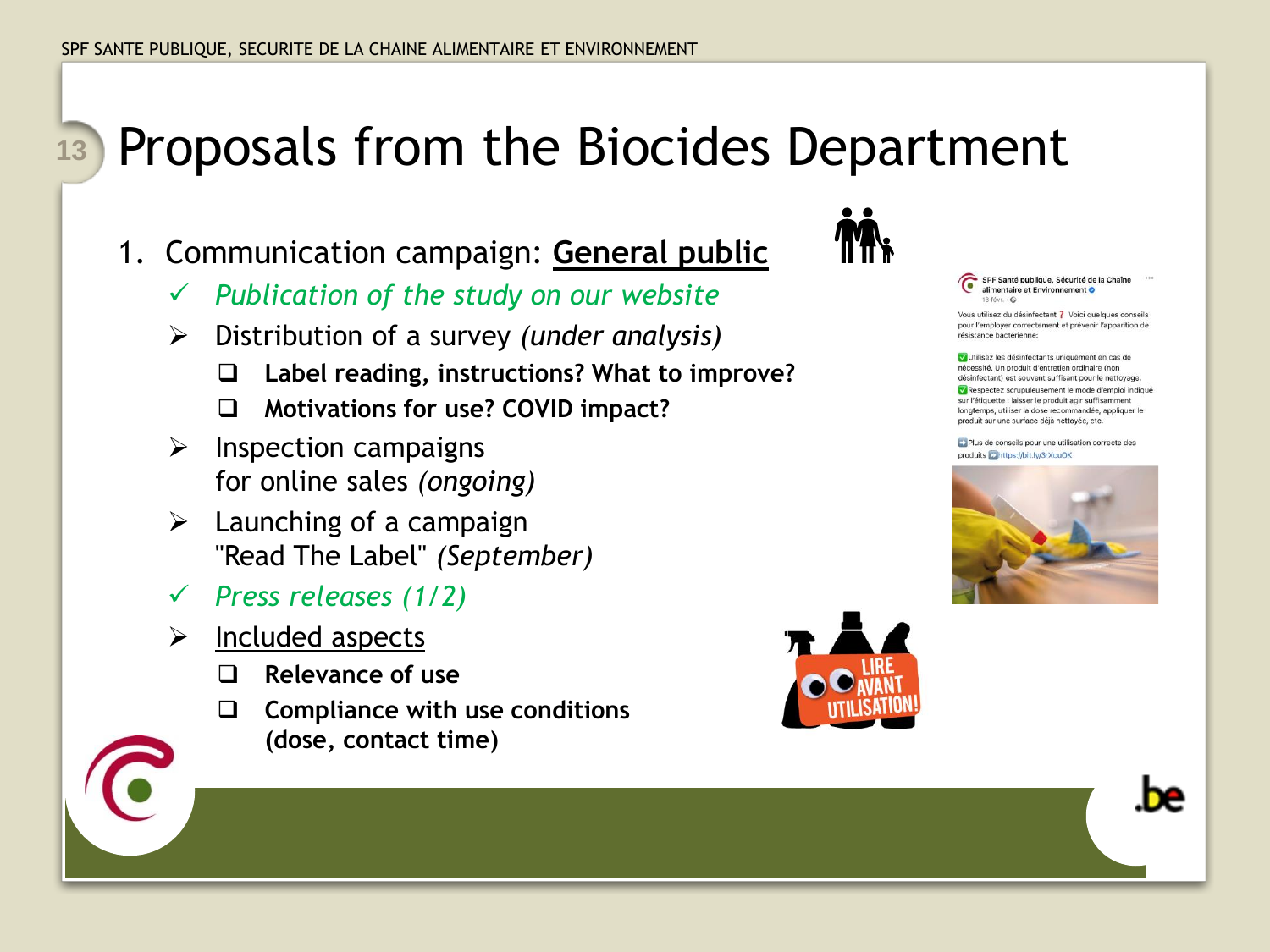- 1. Communication campaign: **Health sector**
	- ✓ *Publication of the study on our website*
	- ✓ *Publication (article) in the digital magazine BeCare*
	- $\triangleright$  Dissemination of the study to the sector
	- $\triangleright$  Discussion with the sector on "best practices"
	- $\triangleright$  Included aspects
		- ❑ Compliance with conditions of use (dose, contact time)
		- ❑ Promoting the use of non-problematic active substances







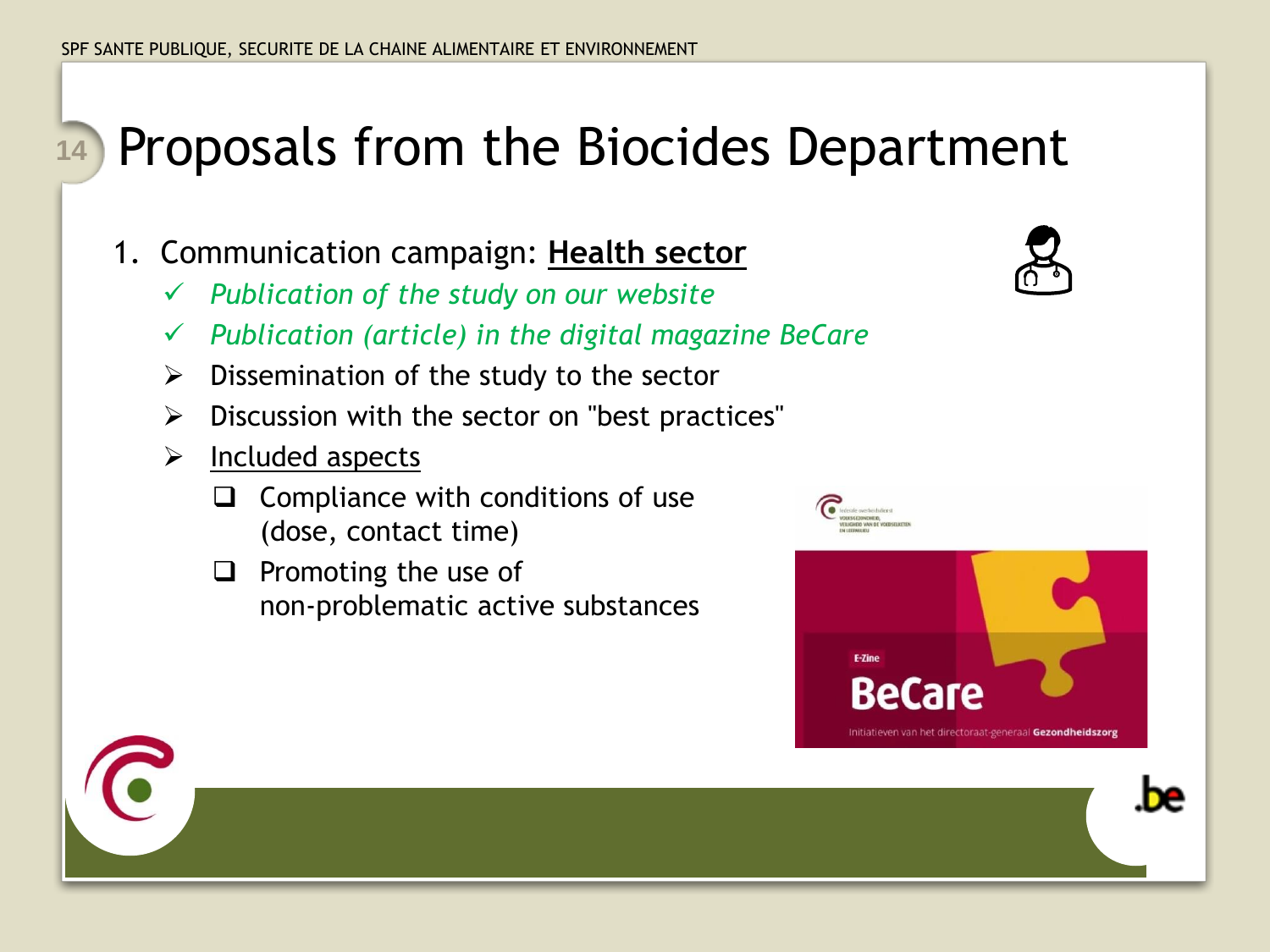2. Reflecting on ammonium IV or chlorhexidine-based products to dilute



### • **How?**

- ➢ Reflect on the packaging with the sector *(ongoing*)
- $\triangleright$  Brindg the information to the European level

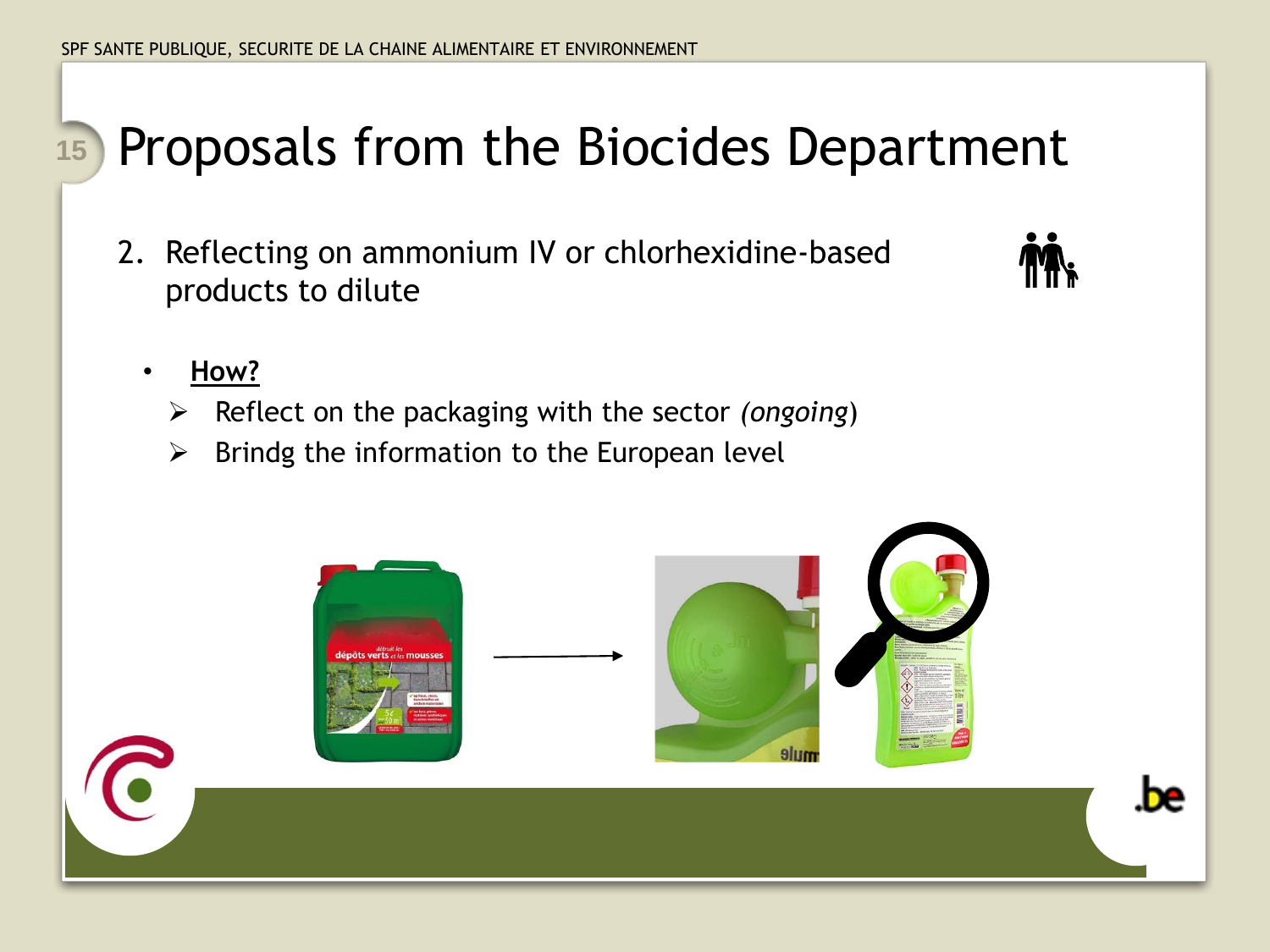3. Bringing the study results to the European level



- ✓ *Dissemination of the study to Member States, European Commission and ECHA*
- ✓ *Dissemination of the study to the Efficiency Working Group*
- Implementing recommendations into resistance assessment guidance *(ongoing)*
- Sharing thoughts on packaging and labeling (instructions for use)